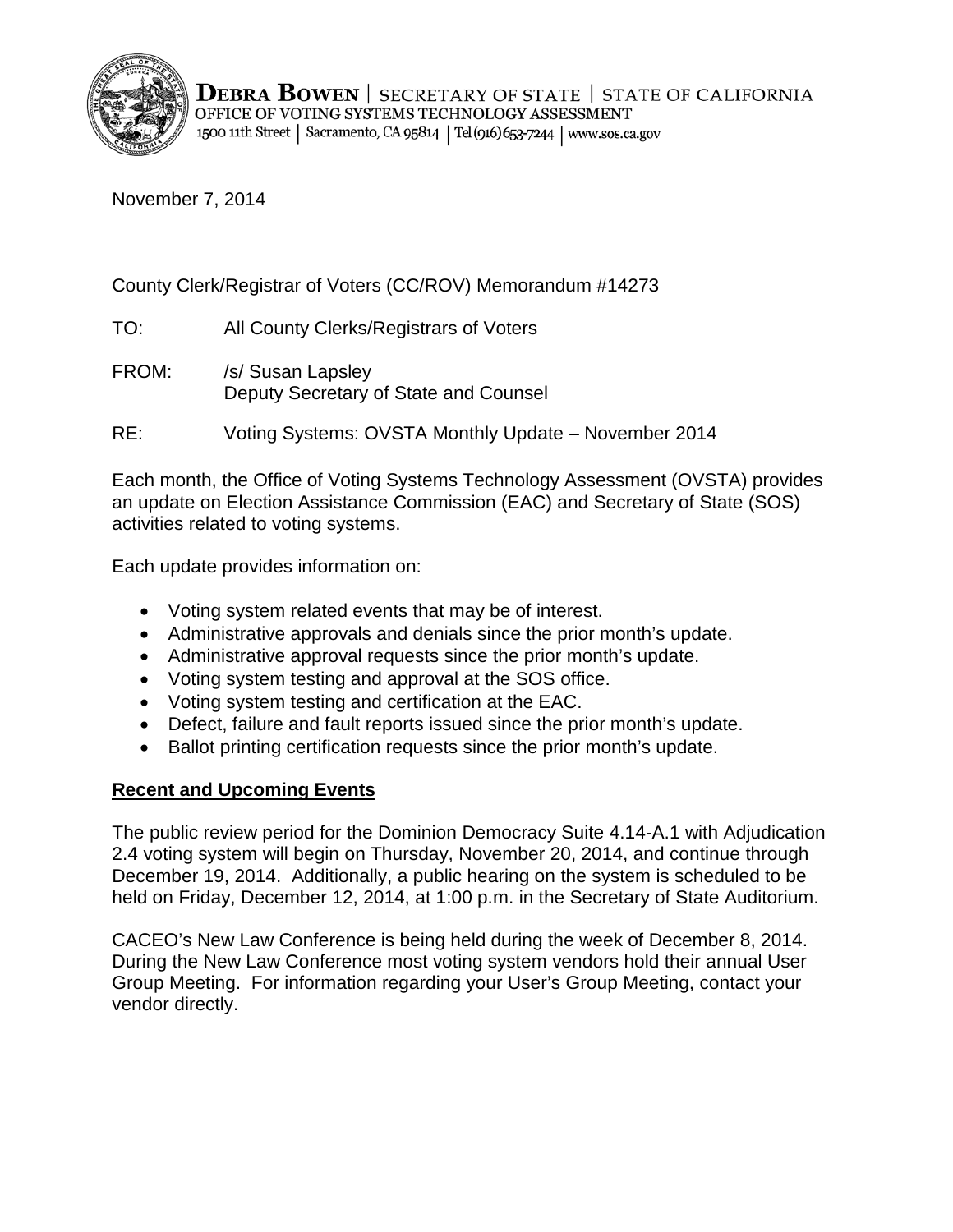CCROV #14273 November 7, 2014 Page 2

#### **Administrative Approval Requests**

California Elections Code section 19213 precludes a voting system or part of a voting system that has been approved by the Secretary of State from being changed or modified until the Secretary of State has determined the change "does not impair its accuracy and efficiency. . . ."

Information on submitting an administrative approval request is in ["Requesting](http://www.sos.ca.gov/voting-systems/cert-and-approval/vsysapproval/admin-approval-requirements2012.pdf)  [Administrative Approval of a Change or Modification to an Approved Voting System.](http://www.sos.ca.gov/voting-systems/cert-and-approval/vsysapproval/admin-approval-requirements2012.pdf)"

• There are currently no administrative approval requests.

## **Testing and Approval by the State of California**

• The Secretary of State completed all testing for the Dominion Democracy Suite 4.14-A.1 with Adjudication 2.4 voting system (system) during the month of October. Staff and consultants are finalizing all reports. The public review period and public hearing have been scheduled. See "Upcoming and Recent Events" above.

## **Testing and Certification at the EAC**

The EAC provides a [weekly update](http://www.eac.gov/blogs/voting_system_testing_update_82614/) of voting system testing, however they have not issued an update since August 26, 2014. Based upon that update, the current testing and certification status for systems relevant to California is:

**Dominion Democracy Suite 4.14-D.** The EAC received the draft test plan on August 26, 2014. Related documents can be found on the EAC [website.](http://www.eac.gov/testing_and_certification/voting_systems_under_test.aspx)

**Everyone Counts.** The EAC is waiting for additional information related to the system and a response from Everyone Counts on the draft Technology Testing Agreement. Related documents can be found on the EAC [website](http://www.eac.gov/testing_and_certification/voting_systems_under_test.aspx)**.**

**Hart InterCivic Verity 1.0.** Hart is working on design changes to its system. Testing is delayed until Hart is ready to proceed. Related documents can be found on the EAC [website.](http://www.eac.gov/testing_and_certification/voting_systems_under_test.aspx)

**Unisyn OpenElect 1.3.** NTS is conducting environmental testing. Related documents can be found on the EAC [website.](http://www.eac.gov/testing_and_certification/voting_systems_under_test.aspx)

The EAC's ["Voting Systems Under Test"](http://www.eac.gov/testing_and_certification/voting_systems_under_test.aspx) and ["Certified Voting Systems"](http://www.eac.gov/testing_and_certification/certified_voting_systems.aspx) pages provide more specifics on each voting system.